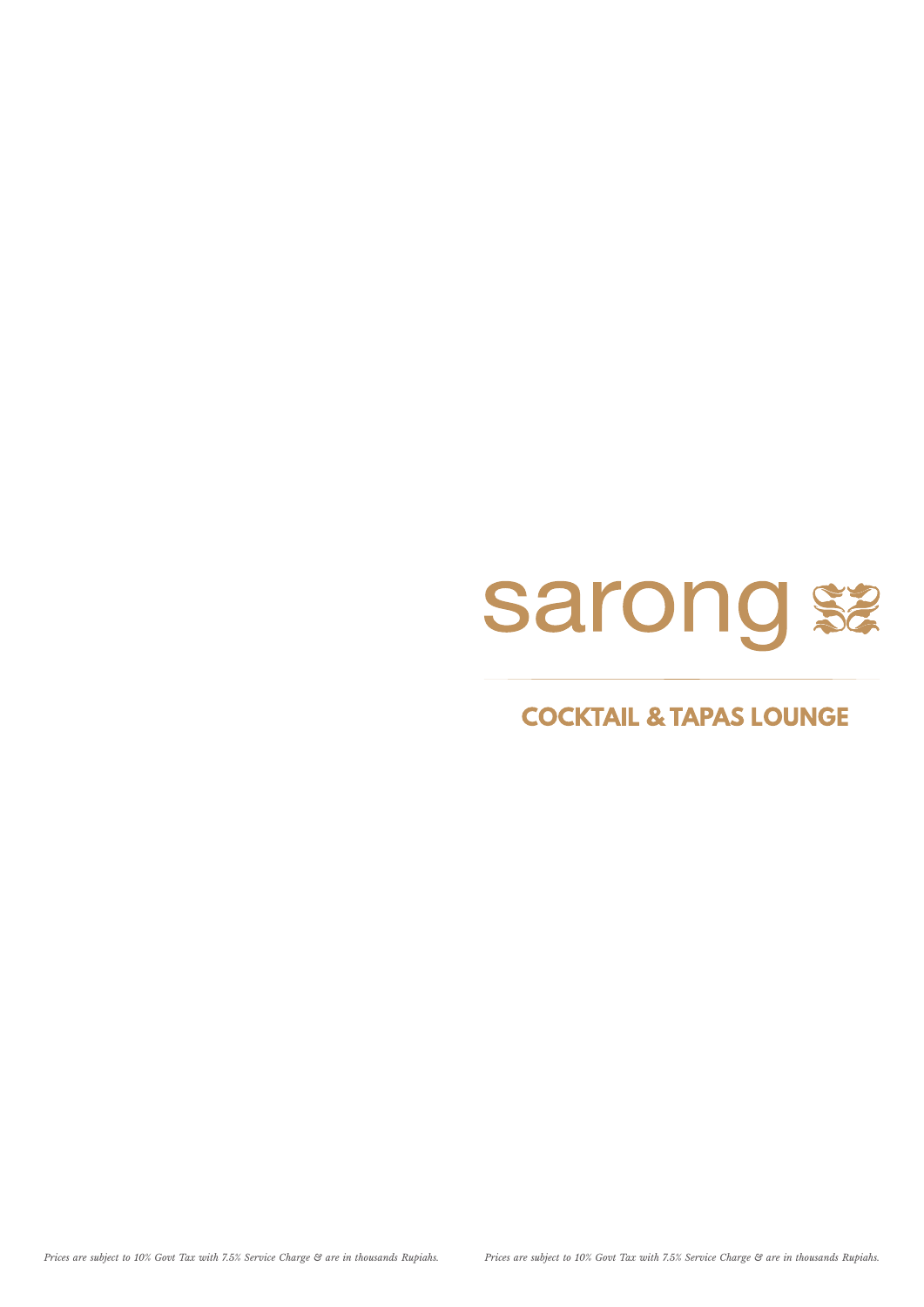**VEGETARIAN BETEL LEAF .............................. 25** *with watermelon, cucumber, shallot, yam bean lemongrass, chilli, lime leaf, coconut, mint &coriander*

**SILKEN TOFU ............................................... 30** *with green shallot, ginger, chili, lime leaf, young coconut & Thai basil*

**WATERMELON DUCK PRAWN MA HOR .... 40/2PCS** *with peanut caramel & crispy shallot*

**VEGETARIAN SAMOSA ......................... 40/2PCS** *with potato, cauliower, corn, ginger, curry leaf, served with green chutney & tamarind chutney*

**TUNA BETEL LEAF ......................................... 50** *bumbu be pasih, sambal matah, lemongrass, shallot, chili & lemon basil*

**GRILLED SCALLOP WITH CRISPY DUCK ............. 60** *with green shallot, ginger, chili, lime leaf, young coconut, Thai basil, served with green nahm jim*

**OYSTER NAHM JIM ............................. 100/4PCS** *fresh shucked oyster with red nahm jim, coriander & fresh shallot*

## **TAPAS COFFEE**

### **ORGANIC TEAS**

| Outstandingly fresh green tea subtle & invigorating  |
|------------------------------------------------------|
| Fresh, cleansing & intensely enjoyable to drink      |
| Striking & strong, an intensely refreshing digestive |
| A fragrant variation of the classic                  |
| Originally blended, strong & full bodied             |

**ROYAL DARJEELING (BLACK TEA) .................... 40** *Indian black tea with aroma of red berries, round & vibrant taste*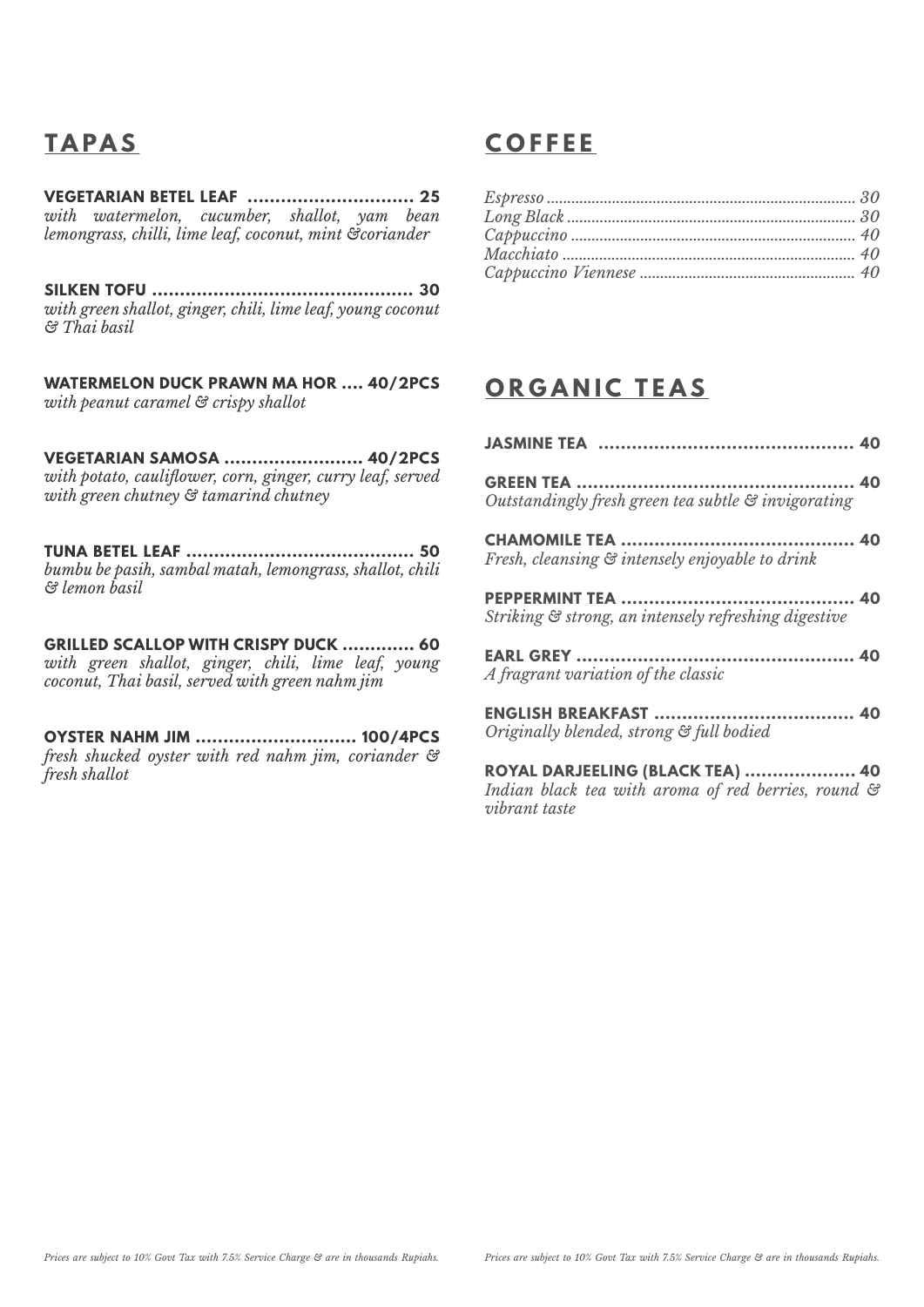### **SINGLE MALT**

| Glenmorangie 10 yrs Single Malt  220 |  |
|--------------------------------------|--|
|                                      |  |
|                                      |  |
|                                      |  |
|                                      |  |

### **WHISK(E)Y**

|                                          | 115        |
|------------------------------------------|------------|
|                                          |            |
|                                          |            |
|                                          |            |
|                                          |            |
| Johnnie Walker Black Label Whisky 130    |            |
|                                          | <i>130</i> |
|                                          | 135        |
|                                          |            |
|                                          | 205        |
| Johnnie Walker Platinum Label Whisky 220 |            |
| Johnnie Walker Blue Label Whisky 380     |            |

### **SHARING PLATES**

**CRISPY SQUID WITH SAMBEL BELACAN ............ 110** with ginger flower, lime leaf, garlic, served with chili *jam sauce*

**SALTED COD CROQUETTE .............................. 110** *served with smoked chilli*

**TUNA TATAKI .............................................. 120** *with daikon, pickled ginger, basil ower & yuzu Thai basil dressing*

**SNAPPER SASHIMI ...................................... 120** *with ponzu dressing, daikon, pickled ginger, cucumber & sesame oil*

**FLAME TORCHED WAGYU BEEF ....................... 160** *miso, eggplant, sesame, soy, shimeji mushroom & fennel*

**CRISPY PORK BELLY ..................................... 160** *with sweet tamarillo sauce*

### **SALADS**

**DUCK SAN CHOI BOW ................................... 90** *stir fry minced duck, served with carrot, water chesnut, leek, chilli & oyster sauce*

**SALMON SALAD .......................................... 120** *watermelon, yam bean, Thai basil & red nahm jim*

### **DESSERTS**

**COCONUT MALIBU ICE CREAM ........................ 45**

**KAMPOENG SNICKERS .................................. 65** *peanut butter parfait with chocolate, honeycomb, butterscotch caramel & dark Balinese chocolate praline*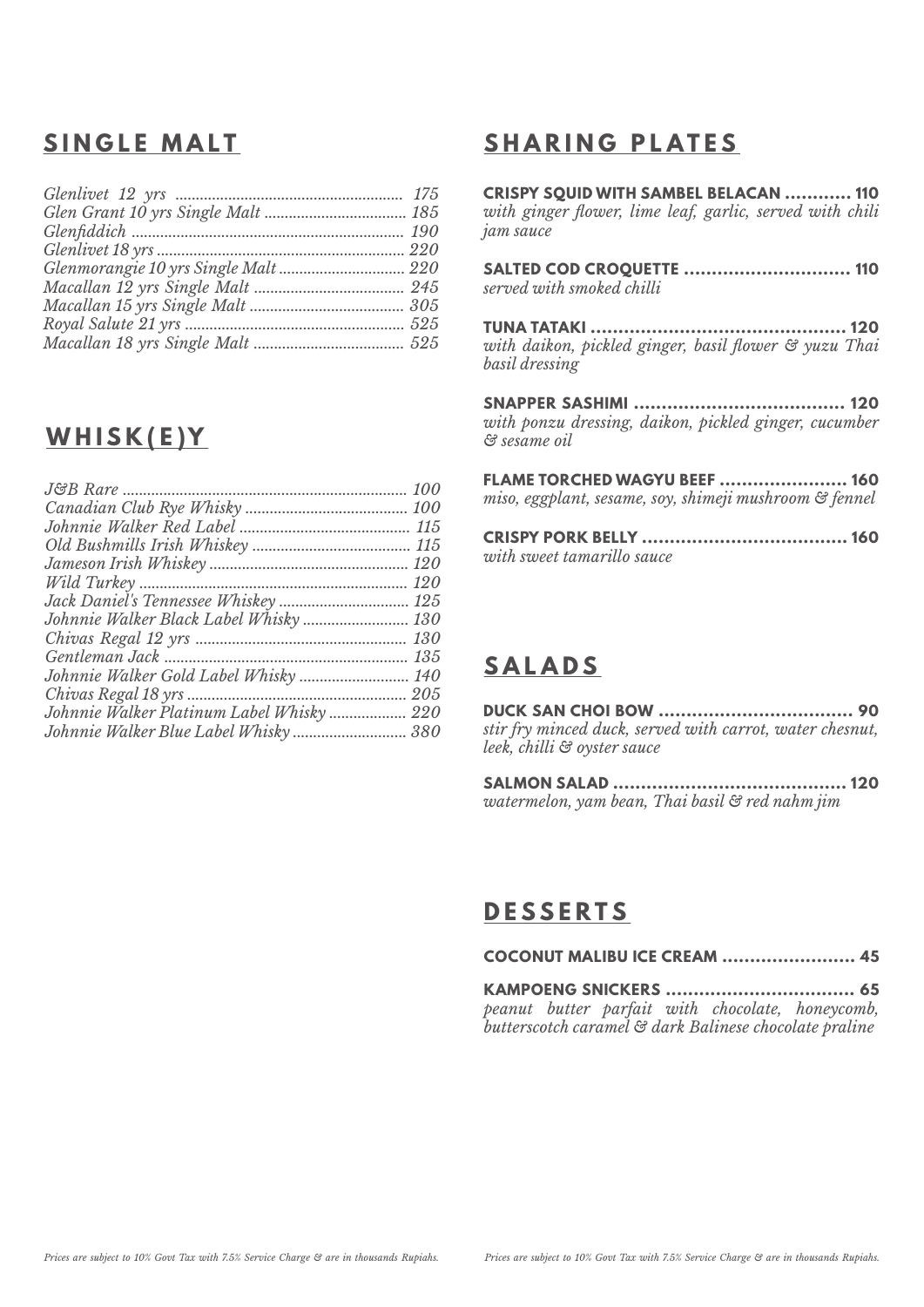### **SIGNATURE COCKTAILS**

**ROSEMARY BLUE PEA ................................... 130** *Infused gin with butterfly pea flower, lemon juice, egg white and elderflower syrup* 

**ROSE GIN FIZZ ............................................ 130** *Infused gin with rose petal, lemon juice, rose syrup, egg white*

**POMELO ROSEMARY MARGARITA .................. 130** *Tequila, pomelo, rosemary, lemon juice and syrup*

**CHILLI LIME MARGARITA ............................... 130** *Tequila, fresh pineapple, chilli, honey and lemon juice*

**PINEAPPLE APPLE MARTINI ........................... 130** *Vodka, fresh apple, fresh pineapple and lemon juice*

**ESPRESSO CARAMEL MARTINI ....................... 130** *Vodka, fresh brewed espresso, coffee liquor and caramel syrup*

**COCONUT MOJITO ....................................... 130** *Rum, mint leave, fresh coconut water and coconut syrup*

**SARONG WHISKEY SOUR ............................. 130** *Whisky, lemon juice and egg white*

**SHANGHAI DONKEY .................................... 130** *Vodka mandarin, Aperol, lemon juice and ginger beer*

**MOSCOW MULE .......................................... 130** *Vodka, lemon juice, simple syrup and ginger*

**LYCHEE BANSEE .......................................... 130** *Vodka, pink grapefruit juice, lemon juice and vanilla syrup*

**NANO CRUSH ............................................. 130** *Vodka, strawberry, passion fruit, and cranberry juice*

**SARONG GIN TONIC .................................... 130** *Infused Tanqueray with bluepea flower, topped with Fever-Tree tonic*

**AGED NEGRONI ........................................... 130** *Aged gin, Campari and sweet vermouth*

### **VODKA**

### **RUM**

### **TEQUILA**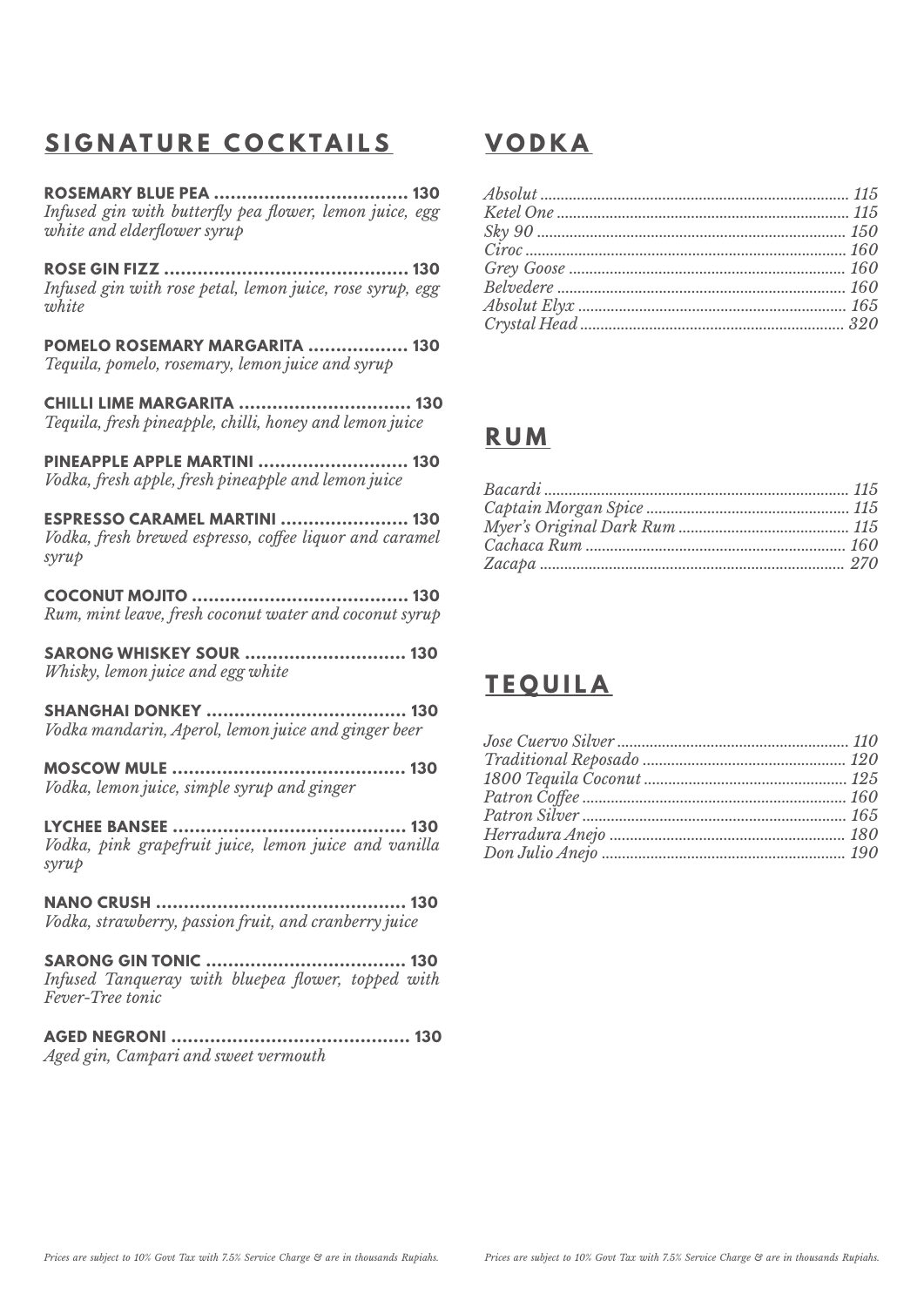### **AFTER DINNER**

## **BRANDY & COGNAC**

### **APERITIF**

### **GIN**

### **HAND CRAFTED BEER**

### **KURA KURA**

A bright golden and seasonable pale ale with fresh hops<br>aroma of citrus pineapple and passion fruit

#### **LITTLE CREATURES**

**DOG DAYS SESSION ALE - AUS ..................... 105** A fine beer - crisp, clean, refreshing and hoppy with tropical hops aromas

### **BEERS**

### **SOFT DRINKS**

| $\hat{T}onic\ water\  \  \  \, \ldots\  \  \, \ldots\  \  \, \ldots\  \  \, \ldots\  \  \, \ldots\  \  \, \ldots\  \  \, \ldots\  \  \, 30$ |
|---------------------------------------------------------------------------------------------------------------------------------------------|
|                                                                                                                                             |
|                                                                                                                                             |

### **MINERAL WATER**